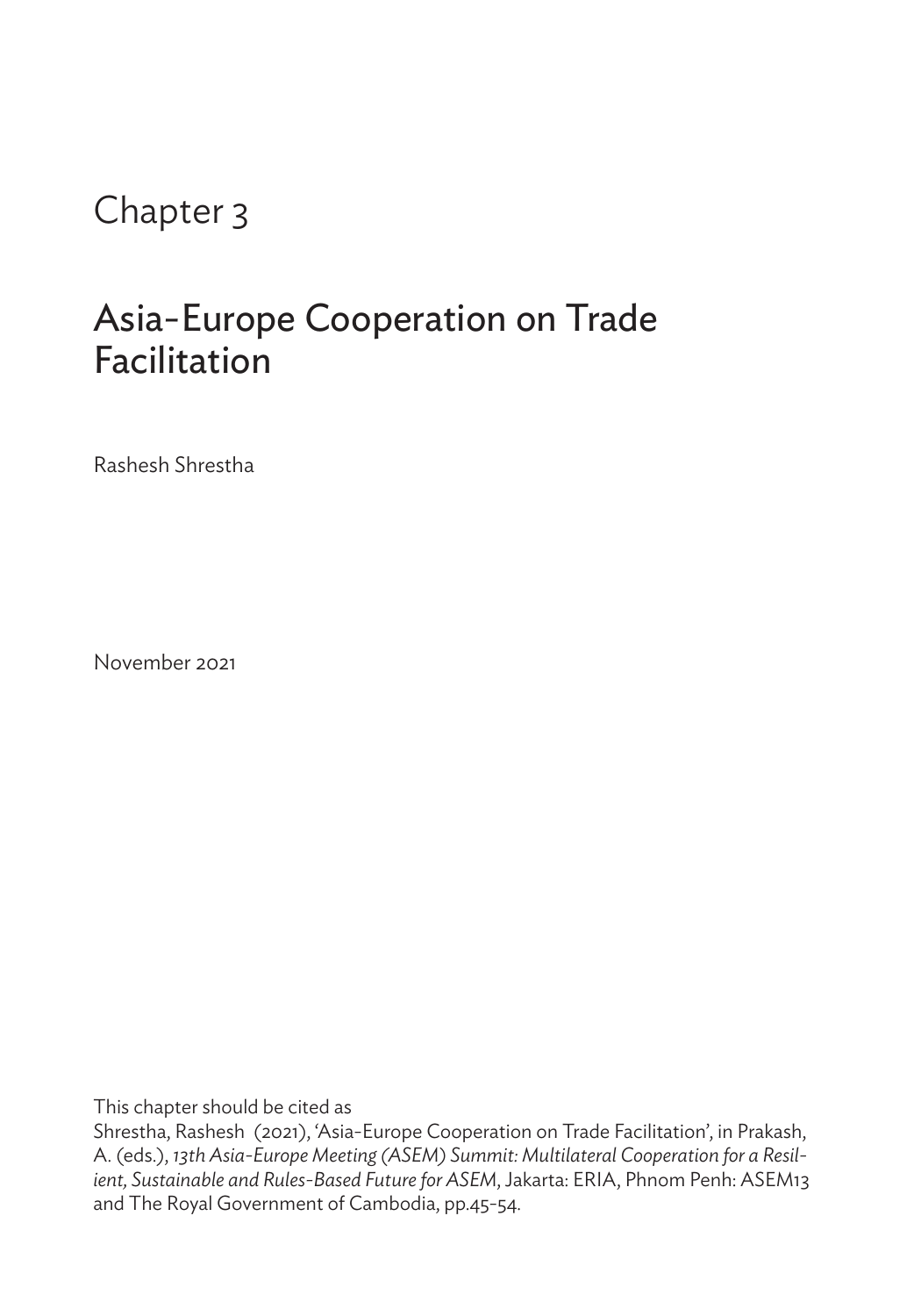# Asia–Europe Cooperation on Trade Facilitation

#### RASHESH SHRESTHA

## **Introduction**

Trade is an important aspect of the linkages between the countries of Asia and Europe. The total merchandise trade between the two regions reached US\$1.5 trillion in 2018, accounting for half of the world's merchandise trade.<sup>1</sup> Although Germany and China alone account for a significant portion of the inter-regional trade, many countries are linked to this trade flow through international production networks centred in the two hubs.

Over the past 25 years, there has been a significant shift in the international trading system. Although tariffs have fallen to historically low levels, avoidable trade costs arise during the process of transporting goods from the origin to the destination. These costs are related to compliance with trade-related rules, regulations, and procedures, which cause delays and give rise to time and monetary costs. While many rules and regulations serve legitimate interests, they could be designed and implemented in a way that minimises the cost of compliance for traders. It is estimated that the benefits from reductions in non-tariff trade costs exceed further reductions in tariffs.

Trade facilitation entails domestic reforms to border procedures as well as behind-the-border procedures (Persson, 2008), touching upon improvements in port infrastructure, customs administration, services infrastructure, and domestic regulatory environment. By improving the efficiency of different components that make up international trade processes, trade facilitation can help minimise trade costs and encourage greater trade flows, and can also be a source of competitive advantage amidst changing environments.

Even though steps towards trade facilitation must be taken by each country on its own, there are many areas of cooperation between Asia–Europe Meeting (ASEM) countries. The benefits of individual action are greater if trade partners make concerted efforts to improve their trade environment simultaneously. Likewise, the impetus for accelerated reforms can come from regional and global agreements. With the benefits of more seamless trade in mind, the World Trade Organization (WTO) completed negotiations on trade facilitation and officially added a Trade Facilitation Agreement (TFA) into its founding document in 2013 to oblige member countries to embark on trade facilitation.

<sup>1</sup> https://www.weforum.org/agenda/2019/05/ways-asia-and-europe-together-connected/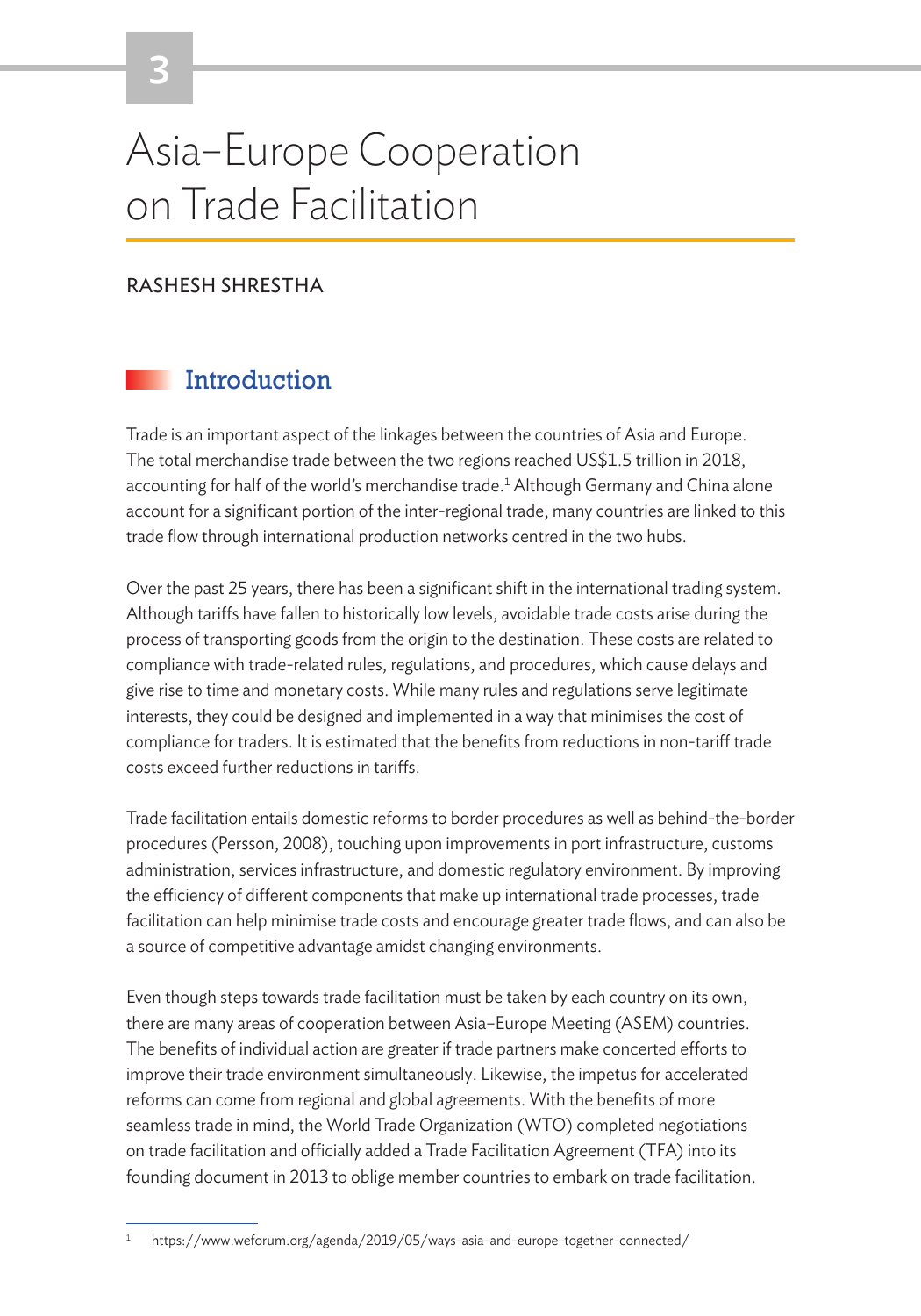Effective and rapid implementation of this agreement by all countries remains a major challenge. Nonetheless, the specific and actionable measures identified in the WTO–TFA are conducive to the coordination (both domestic and international) and measurement of progress.

A number of indicators related to the status of trade facilitation in various countries show that ASEM countries in Europe have a greater rate of implementation of trade facilitation measures compared to their Asian counterparts. Gross domestic product (GDP) per capita is a strong predictor of the rate of implementation of trade facilitation measures. Some low-income countries in the Association of Southeast Asian Nations (ASEAN) have accelerated reforms, encouraged by the ASEAN regional agreements. The ASEAN Economic Community (AEC) Blueprint envisions seamless trade facilitation within the region, and policymakers have set ambitious targets for trade cost reductions. One benefit of existing ASEAN initiatives is that ASEAN Member States (AMS) have been quite ahead of other comparable countries in their status of trade facilitation initiatives. UNESCAP and ADB (2019: 9), in their report on the status of trade facilitation in the region, note that 'the ASEAN regional integration processes appear to have played a significant and positive role in trade facilitation implementation'.

ASEM leaders have 'reaffirmed strong support for preserving and strengthening the rulesbased multilateral trading system centred on the World Trade Organization' and 'underlined the importance of implementing and enforcing obligations under the WTO by its members, including the ongoing work to implement its Trade Facilitation Agreement.'2 The ASEM process can help accelerate the implementation of trade facilitation agreements by coordinating strategy, sharing knowledge, providing technical support to one another, and prioritising trade facilitation in bilateral agreements.

### Trade Facilitation in Asia and Europe

The WTO–TFA comprises 12 broad measures/provisions for 'expediting the movement, release and clearance of goods, including goods in transit, plus customs cooperation'. The measures are: (1) publication and availability of information; (2) opportunity to comment, information before entry into force and consultations; (3) advance rulings; (4) procedures for appeal or review; (5) other measures to enhance impartiality, non-discrimination, and transparency; (6) disciplines on fees and charges imposed on or in connection with importation and exportation and penalties; (7) release and clearance of goods; (8) border agency cooperation; (9) movement of goods intended for import under customs control; (10) formalities connected with importation, exportation, and transit; (11) freedom of transit; and (12) customs cooperation. These measures relate to concrete policies that need to be implemented by each country, and thus allow the measurement and monitoring of progress.

<sup>&</sup>lt;sup>2</sup> ASEM Chair's Statement. https://cdn.aseminfoboard.org/documents/ASEM12-Chairs-Statement.pdf (accessed 26 June 2020).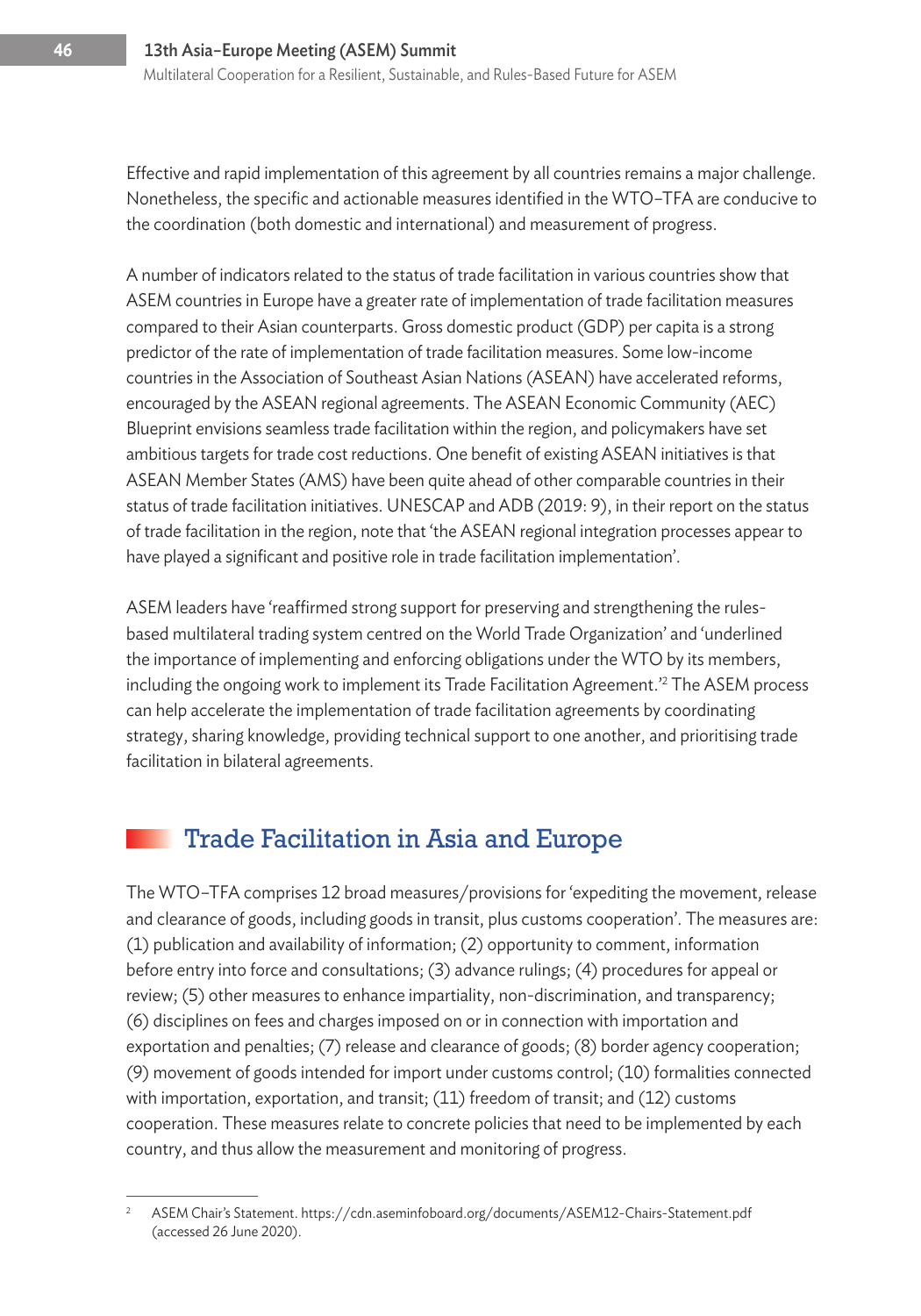

**Figure 1:** Proportion of Trade Facilitation Measures Fully Implemented in 2019 amongst Selected ASEM Countries

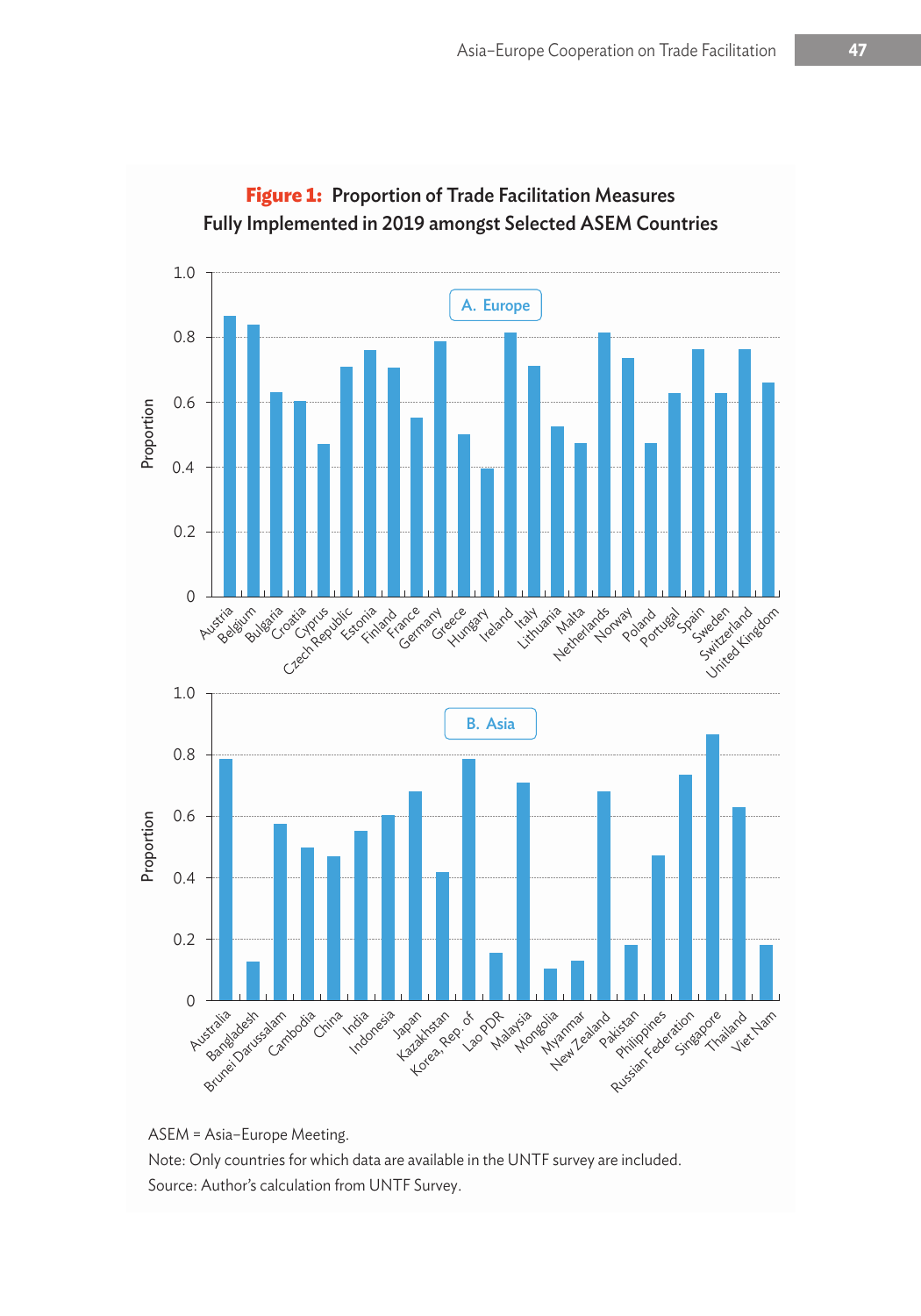Following the agreement, the status of trade facilitation is being assessed through the United National Trade Facilitation (UNTF) survey, which was conducted in 2015, 2017, and 2019. The UNTF survey comprises 52 questions that broadly match the elements of WTO–TFA measures. Each measure is assessed as fully implemented, partially implemented, pilot stage, not implemented, or not applicable. The assessment is done by experts and verified by countries. While the quality of the trade facilitation measures is not assessed, the UNTF survey nonetheless provides a snapshot of where each country is with respect to trade facilitation and thus provides data for broad comparisons.

According to the UNTF survey results, the European economies are much further ahead of Asians economies in implementing trade facilitation measures. Eight out of 21 countries in Asia had implemented over 60% of the measures, while 17 out of 24 countries in Europe had that level of implementation. The more developed Asian countries (Australia, the Republic of Korea [hereafter, Korea], Malaysia, New Zealand, the Russian Federation, and Singapore) have led the way, whereas developing economies (Bangladesh, the Lao PDR, Mongolia, Myanmar, Pakistan, and Viet Nam) have a lot of catching up to do. The variation in the implementation rates is greater in Asia than in Europe.

Figure 2, shows the positions of countries across two dimensions: rate of full implementation of trade facilitation (vertical axis) and GDP per capita in 2015 (expressed in logarithms). Positions of ASEM countries from Asia, from Europe, and for non-ASEM countries are highlighted separately. A strong positive relationship between implementation rate and economic position is notable – more developed countries understandably have greater rates of implementation. One intervening factor in this case is the importance of trade on countries' economic performance, which is usually positive except for natural resource dependent countries. In this regard, most European ASEM countries are positioned to the top-right of the graph with high GDP per capita and high rates of implementation.

The positions of ASEM Asian countries is also noteworthy. First, they are positioned well above the 'fitted values' line, which marks the average relationship between trade facilitation implementation rate and GDP per capita across all countries for which data are available. This tells us that ASEM Asian countries overperform in terms of trade facilitation relative to their level of GDP per capita. The cluster of ASEM Asian countries in the bottom-left of Figure 2 are developed countries that are close to the expected level of implementation. Cooperation between Asia and Europe can focus on accelerating reforms in this set of countries.

Looking at the gaps in implementation by specific measures, we find that Europe leads Asia in transit facilitation (UNTF measures 36 to 38, see Appendix for description of measures), which is quite understandable given the single market within European Union and the presence of many island nations in Asia. However, we also observe several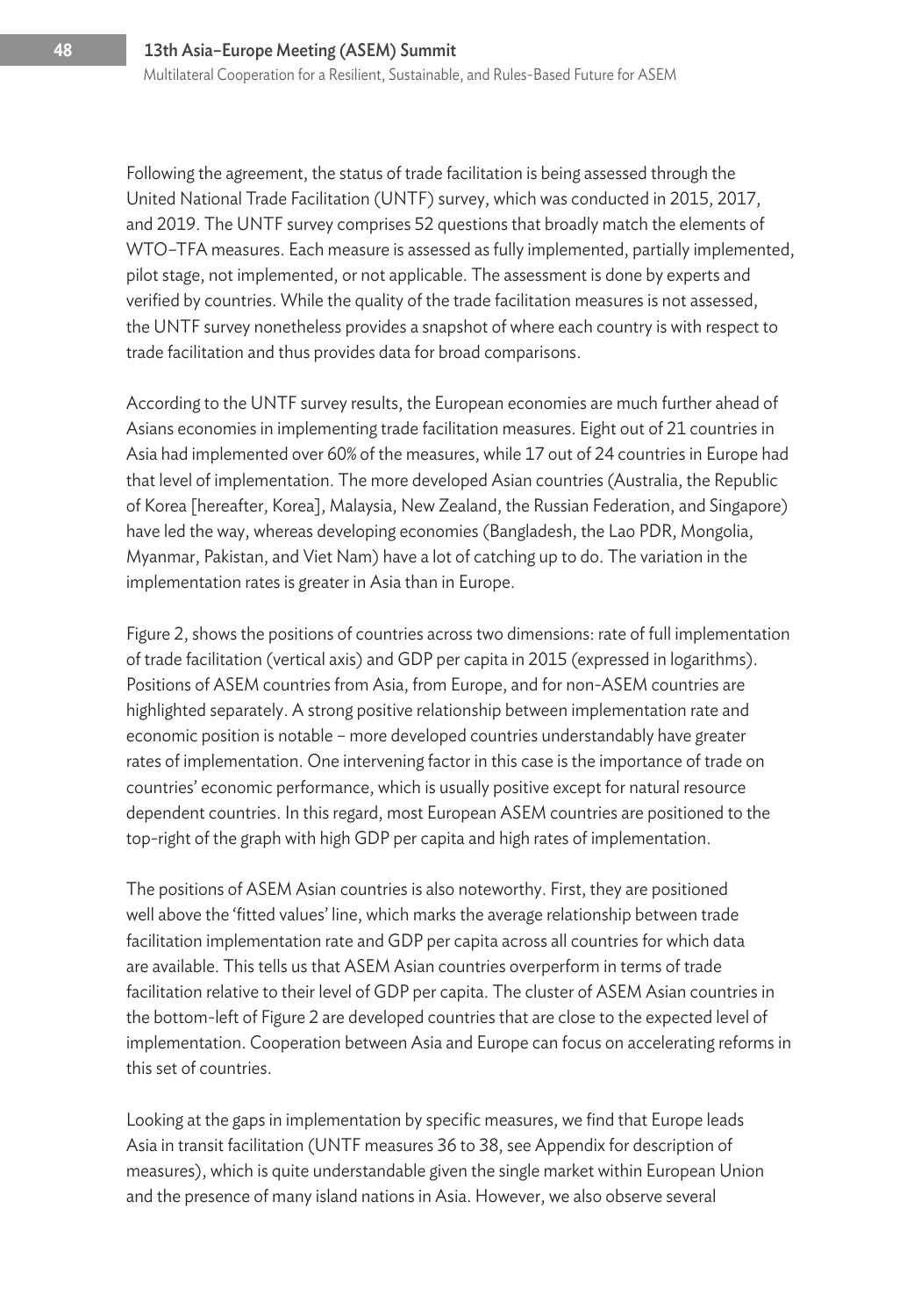

# **Figure 2:** Relationship between Full Implementation Rate

#### Log GDP per capita 2015

ASEM = Asia–Europe Meeting, GDP = gross domestic product, TF = trade facilitation. Source: Author's calculations using data from UNTF Survey and World Bank World Development Indicators.

measures that are applicable to most countries where the gap is still wide. On measure 32, 'government agencies delegating controls to customs authority', over three in four European ASEM Partners have implemented it, while only one in four Asian ASEM Partners has implemented it. Likewise, while all European ASEM Partners in the sample have provisions of authorised economic operators, just over half the countries in Asia have implemented it. Other major gaps appear in the use of risk management and the use of electronic documentation (such as the submission of customs declarations).

Certain measures pertaining to cross-border electronic transactions have low implementation in both Asia and Europe, and thus offer the greatest opportunity for cooperation. Only Belgium, New Zealand, and the United Kingdom had fully implemented the electronic exchange of certificates of origin, while only the United Kingdom had fully implemented the electronic exchange of sanitary and phyto-sanitary certificates. For the certificates of origin, nine Asian countries have partial implementation, and six countries are in the planning stage.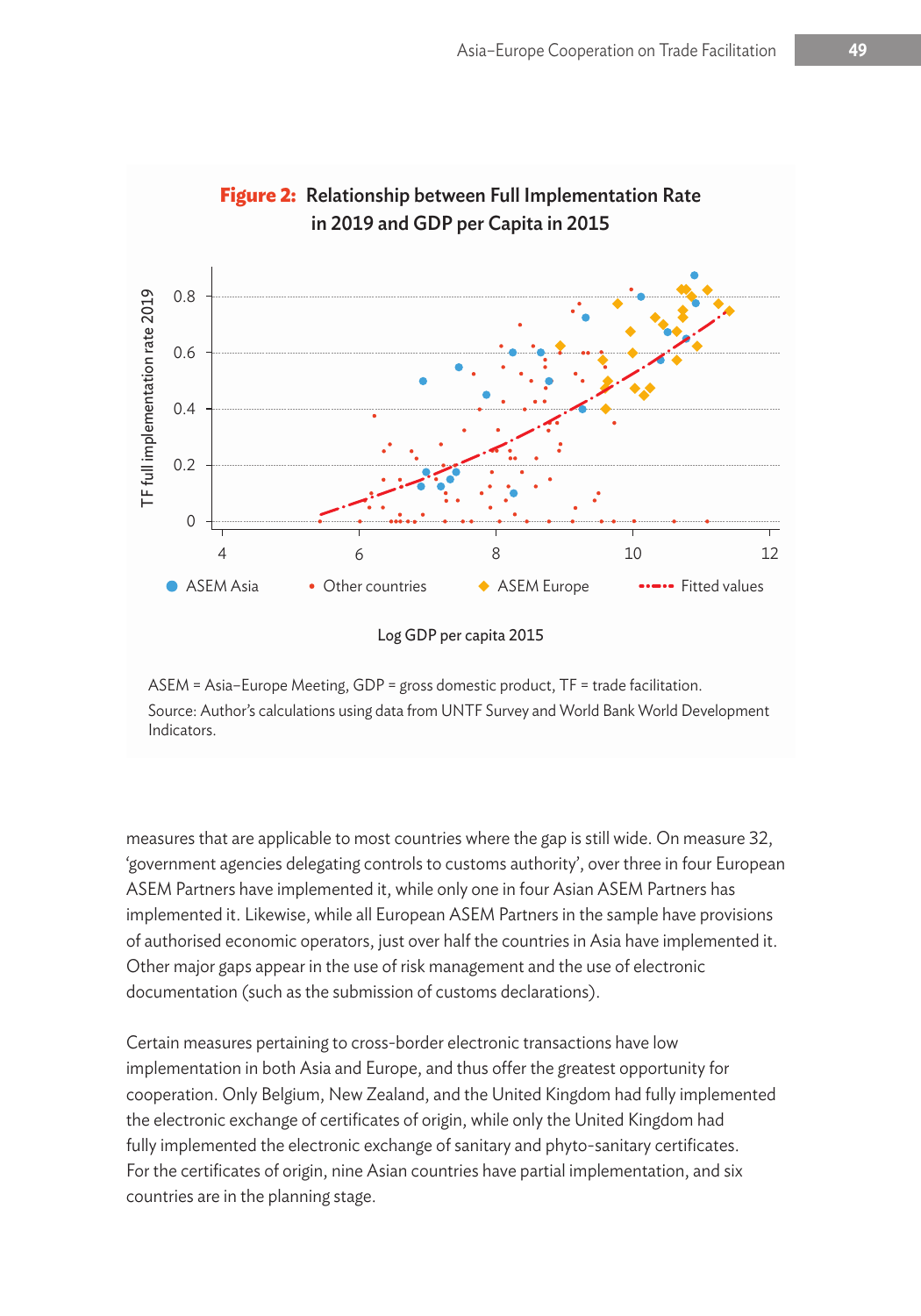### Trade Costs in Asia and Europe

The differences in the implementation of trade facilitation are borne out in indicators of trade costs. Since the objective of trade facilitation is to reduce trade costs, we can examine the available measures of trade costs to gauge the level of trade facilitation. Trade costs, in turn, predict the level of trade flows and thus economic integration between countries: countries with lower trade costs trade more than countries with higher trade costs between them, although the relationship is not causal (Persson, 2008). There are many available indicators of trade costs, including the bilateral trade cost measure of UNESCAP, documentary and import/export compliance time assessed by the World Bank's Trading Across Borders indicators, and ratings provided by the World Economic Forum's (WEF) Global Competitiveness Report.

The European Union (EU) is generally considered the most integrated country bloc in the world. The latest trade cost data from the UNESCAP–World Bank Trade Cost Database show that the overall cost of trading goods amongst the three largest EU economies is equivalent to a 42% average tariff on the value of goods traded. In contrast, the middle-income ASEAN members were estimated to have trade costs equivalent to a 76% average tariff.

The WEF's Global Competitiveness Indicators regularly collect data on aspects of countries' performance that are affected by trade facilitation. The WEF indicators are based on a survey of perceptions of private firms. Figure 3 shows the average score of the burden of customs procedures, with higher scores indicating better performance. Both Asia and Europe ASEM countries improved their performance between 2007 and 2017, as reflected in the improvement in the median score (indicated by the white line). However, the median score for Asia is lower than that for Europe, indicating that border procedures in many Asian ASEM Partners are considered to be relatively more burdensome.

## Regional Trade Agreements and Trade Facilitation

Bilateral and regional trade agreements can be instrumental in lowering barriers to trade by taking up issues beyond tariff reductions to include agreements on facilitation. In particular, trade agreements between partners at different stages of implementation can provide the necessary push for reforms in lagging nations. The improvements in the trade environment that emerge out of these regional agreements would benefit all ASEM countries. Beverelli et al. (2014) noted that trade facilitation initiatives such as transparency and formalities should be non-discriminatory and therefore benefit all trading partners equally.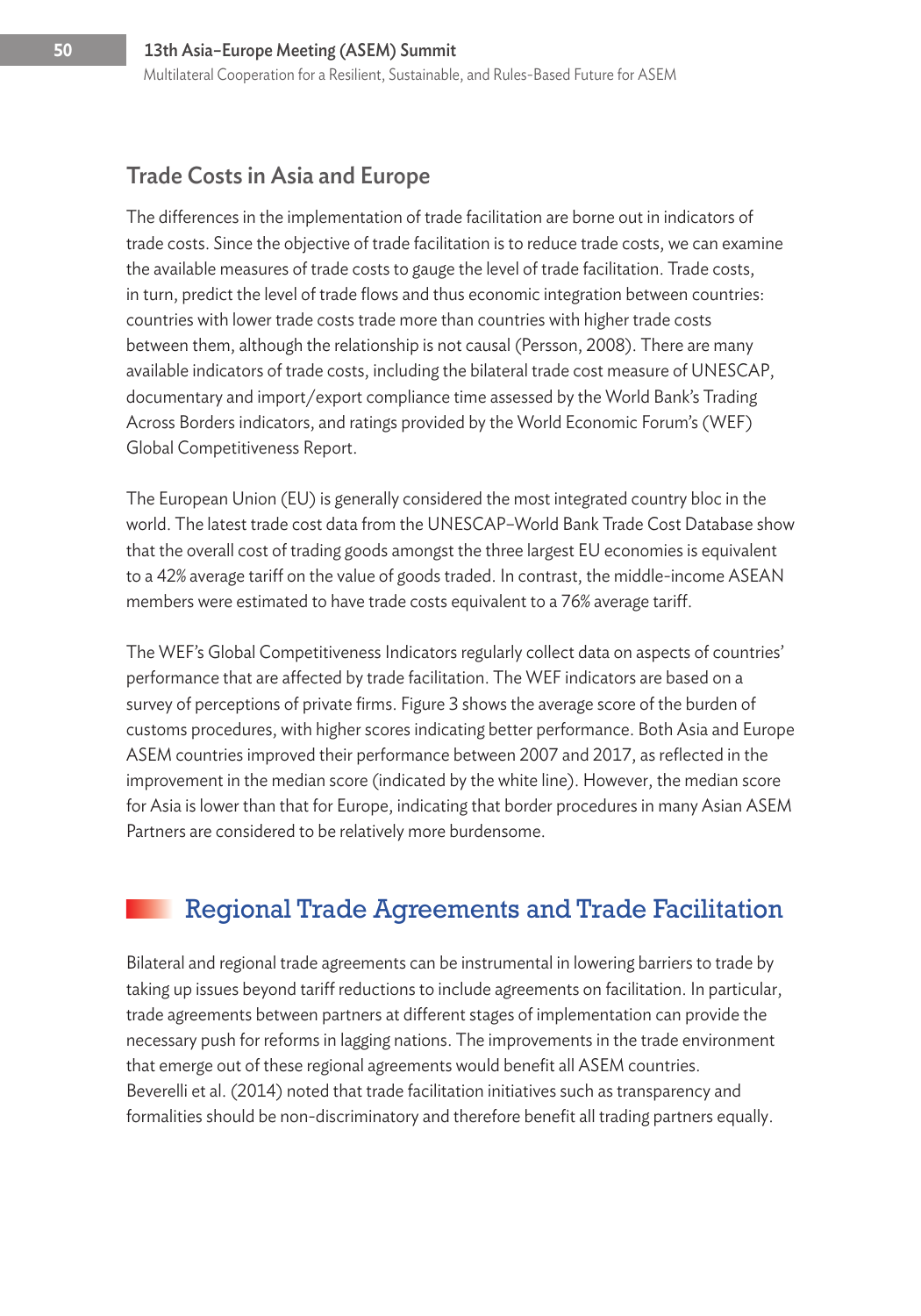

**Figure 3:** WEF Scores of Burden of Customs Procedures (1–7)

WEF = World Economic Forum.

Note: White lines represent the median of the respective distribution. Only 18 ASEM countries from Asia and 24 from Europe, for which data are available, are included.

Source: Author's calculation from World Economic Forum Global Competitiveness Report.

Some others, such as regulatory harmonisation and transit facilitation may only be offered within the context of regional trade agreements and thus discriminate against non-members (Maur, 2011). The latter ones are still beneficial more broadly because the international production networks that are usually formed within Asia and Europe benefit from these intra-regional agreements, and spillover broadly when Asia and Europe are connected through hubs like China and Germany.

The EU's bilateral agreements have usually included agreements on a broader set of trade facilitation issues. Recently, European Union and Viet Nam signed a trade agreement and an investment protection agreement on 30 June 2019, which includes agreement to reduce regulatory barriers and overlapping red tape by, for example, the increased use of international standards in its regulations.3

<sup>3</sup> https://trade.ec.europa.eu/doclib/docs/2018/october/tradoc\_157444.pdf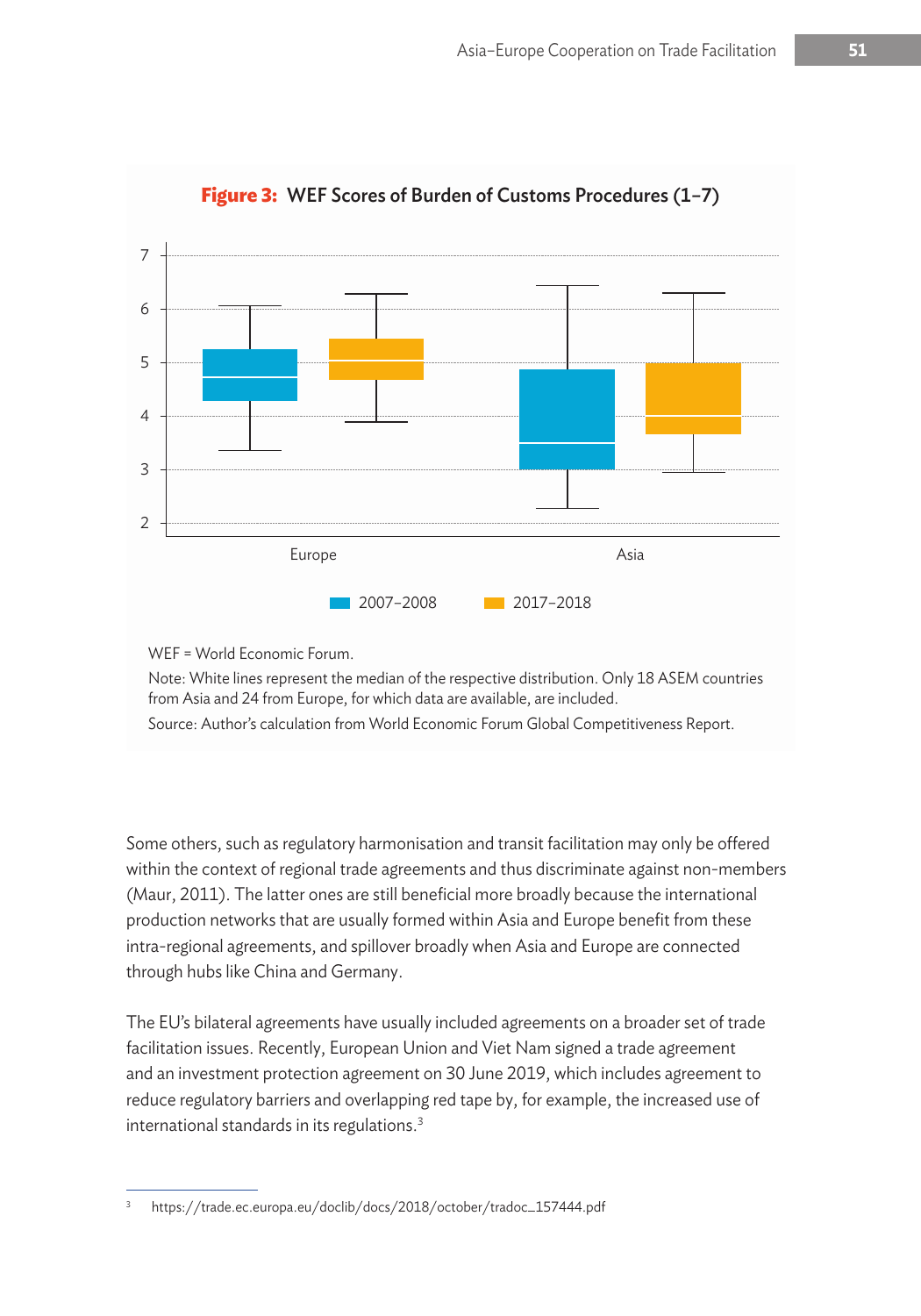While there are wide-ranging agreements within European countries and Asian countries, the linkages established between Asia and Europe through economic partnership agreements is few and far between. The agreements that connect Asia and Europe include the EU–Korea Free Trade Agreement; the EU–Vietnam Free Trade Agreement; the European Free Trade Association (EFTA) (which includes Norway and Switzerland) and Korea; the EFTA– Singapore; and bilateral agreements between Switzerland and China, Switzerland and Japan, and Switzerland and Singapore.<sup>4</sup> A new trade agreement between the EU and Japan and the EU and Singapore came into force in 2019. The agreement with Japan includes a provision for regulatory cooperation in terms of the adoption of international standards and the setting-up of a joint Regulatory Cooperation Committee as a way to reduce non-tariff trade costs.5 As of the time of writing, the EU has also launched negotiations for trade agreements with Australia and New Zealand separately. As developed countries, these are already quite advanced in trade facilitation.

## Trade Facilitation in ASEAN

The 10 members of ASEAN have also committed to accelerated reforms on trade facilitation. The AEC Blueprint 2015 envisions seamless trade in the region with the active facilitation of international trade by its 10 member countries. To this end, it specifies measures that can be implemented by countries unilaterally and through coordination with one another. These trade facilitation measures – the majority of which appear in both the AEC Blueprint and the WTO–TFA – broadly relate to transparency (e.g. the publication of information on a dedicated website called the national trade repository), the facilitation of customs procedures (e.g. self-certification, authorised economic operator programmes), paperless trade (e.g. national single window), and transit facilitation. Implementation of these trade facilitation measures is expected to boost inter-regional trade.

In 2017, the ASEAN Economic Ministers set the goal of lowering trade costs in ASEAN by 10%. With tariffs already near zero, most of these reductions would need to come from reductions in trade transaction costs – the cost of moving goods across borders that is associated with compliance with regulatory barriers. There is evidence that such costs are still quite high in the region, and concerted efforts are needed to achieve this goal. For many AMS, trade facilitation is a top policy focus, oftentimes linked to improving the Ease of Doing Business ranking. For a few AMS, large trade facilitation improvements will be central to trade, investment, and economic performance in future.

<sup>4</sup> https://publications.jrc.ec.europa.eu/repository/bitstream/JRC112998/asem-report\_online.pdf

<sup>5</sup> https://trade.ec.europa.eu/doclib/docs/2017/july/tradoc\_155720.pdf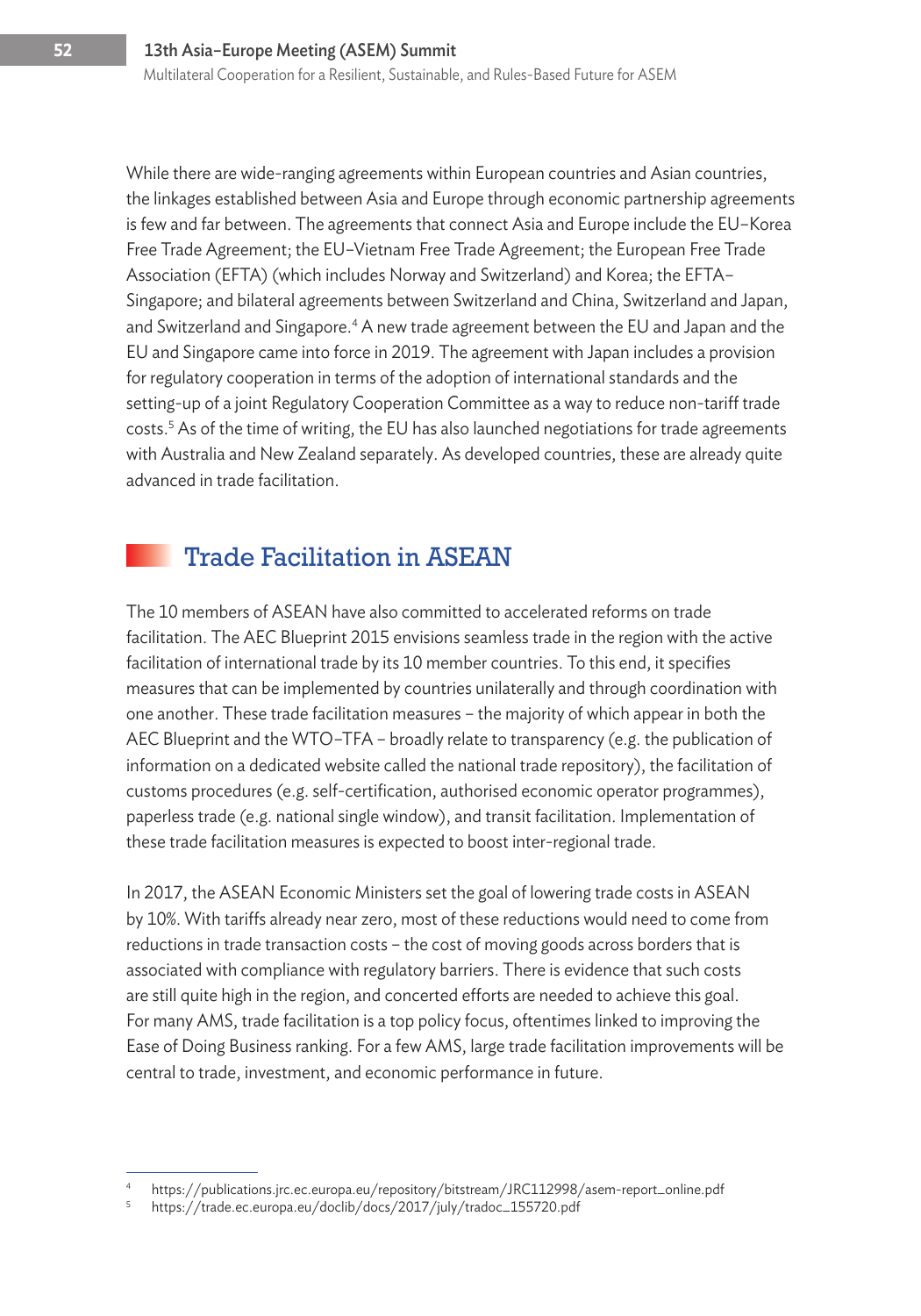ERIA, in collaboration with the ASEAN Trade Facilitation Joint Consultative Committee, has been conducting an ASEAN-wide study to understand the trade facilitation environment in the region. A baseline study was done in 2018, with a follow-up study being planned for 2020. The objective of the study is to provide recommendations for reducing intra-ASEAN trade transaction costs by taking stock of the various trade facilitation initiatives adopted by individual AMS. Thus, the study results shed light on the areas where further cooperation on trade facilitation can help to reduce trade transactions costs in the sub-region.

The ASEAN experience provides some insights into the areas of international cooperation for trade facilitation. The first one is knowledge sharing, where AMS can learn from one another's initiatives. AMS that are at different stages of economic development and trade facilitation are working together to achieve seamless trade in the region. The region is a microcosm of the world, with the world's top performer in trade facilitation, Singapore, alongside emerging countries like Cambodia, the Lao PDR, and Myanmar. Trade dependent AMS have been working towards seamless trade facilitation for a long time. Singapore's national single widow started in the late 1980s and was continuously upgraded. Thailand's Customs 4.0 and Malaysia's uCustoms offer many new and innovative trade facilitation features. These countries have in place facilitative measures, such as advanced rulings, pre-arrival processing, and authorised economic operators. A number of cases of good practices in AMS are worth emulating by other AMS. The ASEAN process can help countries learn from one another.

The second example of cooperation can be found in the development of ASEAN-specific measures of trade transactions costs, which was an essential step towards measuring the success of the common goal of reducing trade transaction costs. ERIA's proposal to use release times at the border as a suitable way of measuring trade transaction costs was accepted by the AMS. As part of this effort, the AMS conducted a Time Release Study (TRS) during 2018–2019 to assess the bottlenecks in their border procedures for importing and exporting. While each country conducted the TRS according to methodology recommended by the World Customs Organization, the countries agreed to a minimum scope of the TRS so that consistent information could be produced. To the author's knowledge, this is a first instance where countries collaborated in the process of identifying bottlenecks in their respective procedures and could be the first step towards even further collaboration in trade facilitation.

Third, ASEAN's effort towards cross-border paperless trade in the form of the ASEAN Single Window (ASW) is noteworthy. One may recall that based on the UNTF data, this is one area where trade implementation is lacking in both Europe and Asia. In ASEAN, the National Single Window and the ASW have been the flagship initiatives on trade facilitation since the mid-2000s. While each member country will develop its paperless trading system in the form of the NSW, the ASW will facilitate cross-border paperless trade by enabling the exchange of trade documents.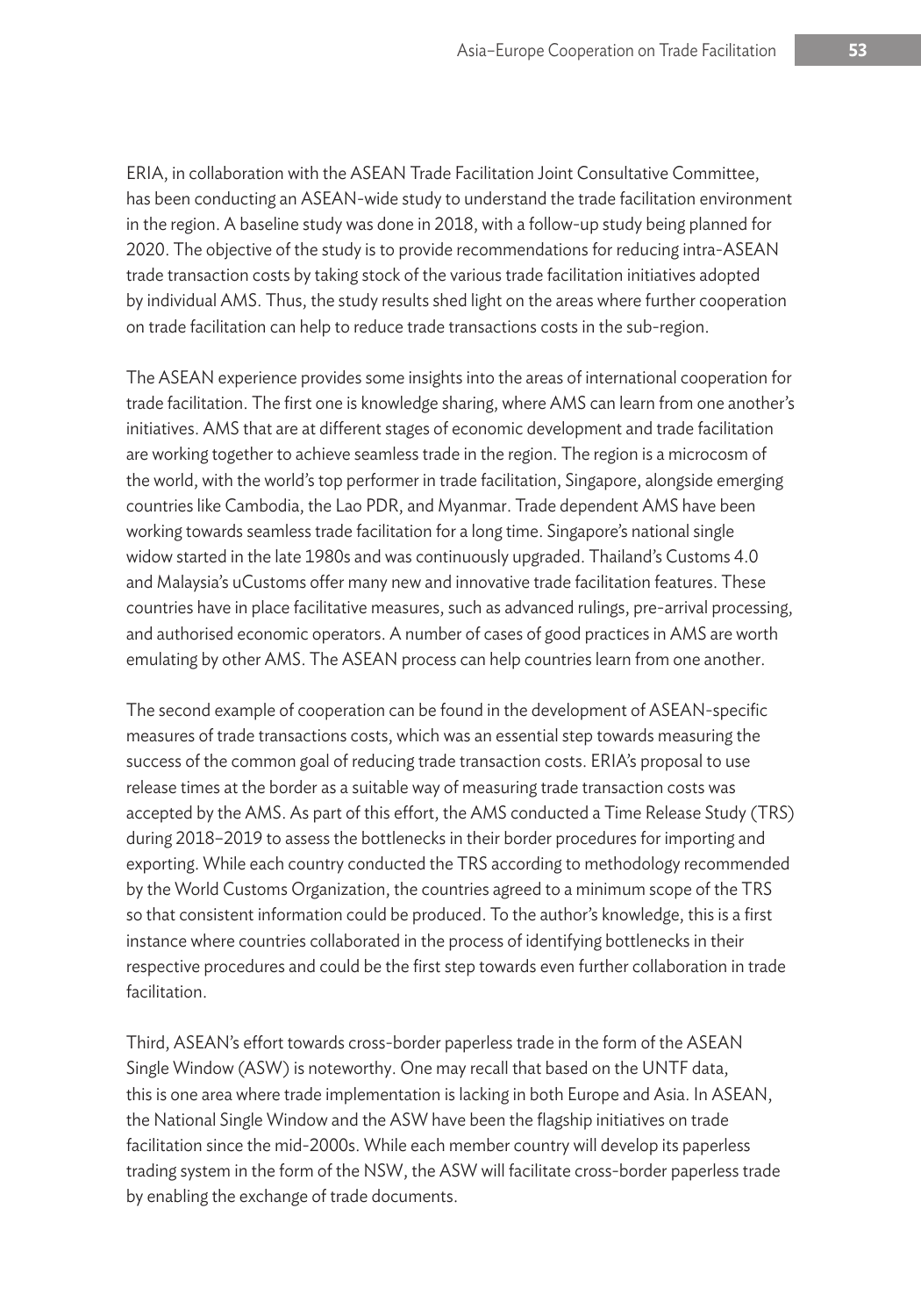The extent of implementation towards paperless trade varies tremendously. For developing ASEAN countries, a greater focus and investment in improving the NSWs deserve top policy priority. Investment in ICT infrastructure and the capacity building of officials to use electronic systems is necessary to unleash the full potential of the NSWs. But Thailand, Viet Nam, Indonesia, Malaysia, and Singapore, which already have advanced NSWs, have been participating in the ASW pilot project for the electronic exchange of the document required for the ASEAN preferential tariff treatment (ASEAN Trade in Goods Agreement Form D) to facilitate cross-border paperless trade.

## Areas of Cooperation

The degree to which trade facilitation is amenable to international cooperation is an important question. After all, trade facilitation is about assessing the bottlenecks in existing trade-related procedures and mitigating or reforming those that are excessively burdensome without compromising legitimate objectives of regulation. Some of the border procedures are quite technical (e.g. risk management) and thus require good training and capacity development of administrators. Ultimately, agreeing upon and adhering to international best practices would maximise the efficiency of border procedures.

As with ASEAN, where AMS have tried to leverage each other's strengths by embarking on an ambitious economic integration goal to create an ASEAN Economic Community, there is scope for knowledge sharing, the coordination of efforts, and specific agreements on trade facilitation in trade deals amongst ASEM countries. For lagging countries, high-quality trade facilitation will require both physical infrastructure and capacity building, which can be supported by more experienced trade facilitators. Organising/supporting workshops, seminars, or training courses on complicated trade facilitation elements like integrated risk management could help emerging countries accelerate their performance.

In light of digital technology, cross-border paperless trade facilitation could be instrumental in improving connectivity among ASEM countries. Even for more advanced countries, cross-border trade facilitation remains the next frontier in trade facilitation. For smooth paperless trade, there is a need for technical and legal harmonisation to ensure interoperability, capacity building, collaboration, and intergovernmental coordination. There is some progress in this regard. Many Asian countries have adopted a Framework Agreement on Cross-Border Paperless Trade Facilitation, which envisions the electronic exchange of trade-related data and documents across national trade systems. The ASEM process can foster closer cooperation on the Single Window.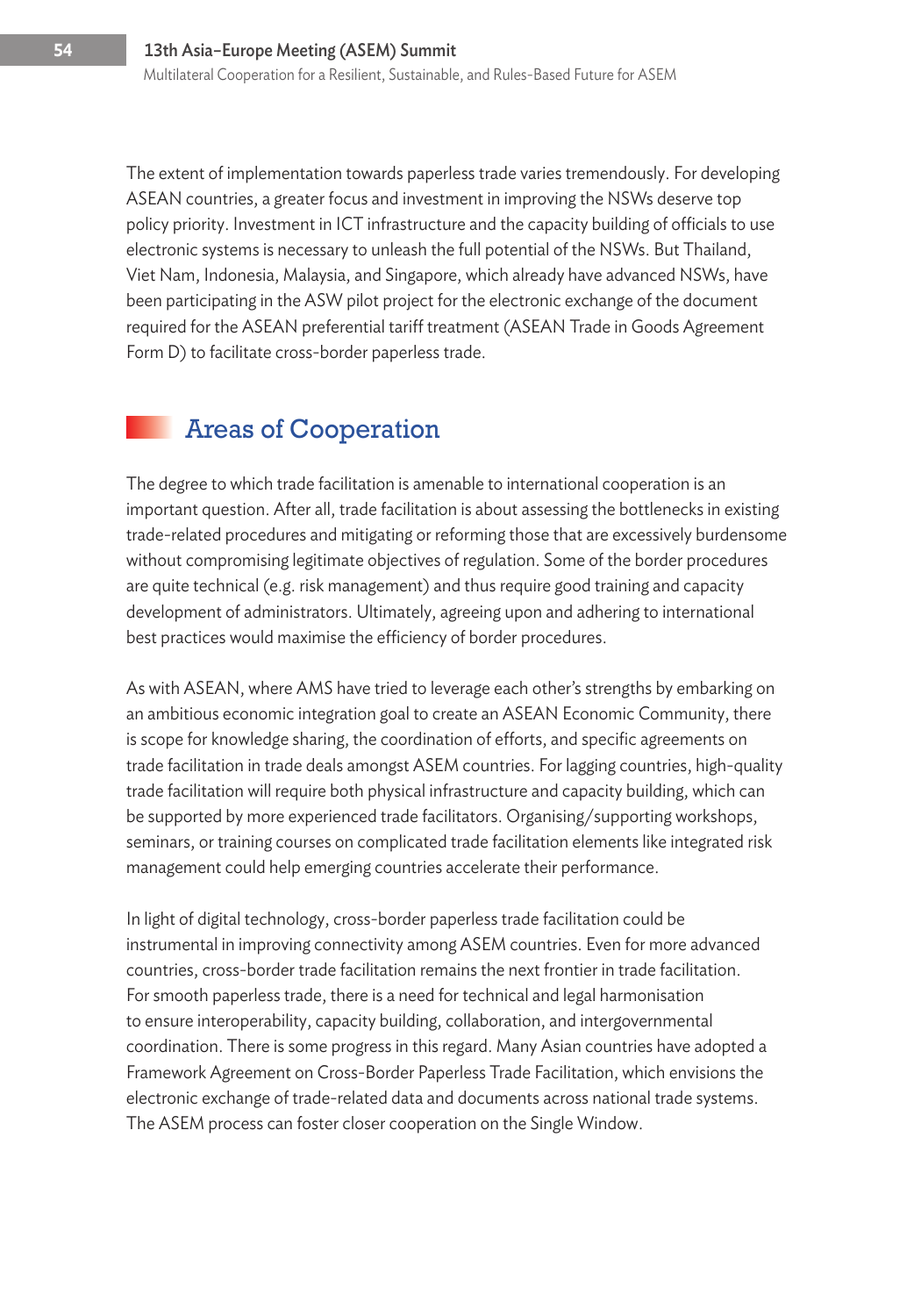## **REFERENCES**

Beverelli, C., S. Neumueller, and R. Teh (2014), A New Look at the Extensive Trade Margin Effects of Trade Facilitation, *World Trade Organization Staff Working Paper ERSD-2014-16*. https://www.wto.org/english/res\_e/reser\_e/ersd201416\_e.pdf (accessed 24 April 2020).

Maur, J.C. (2011), 'Trade Facilitation', in J.-P. Chauffour and J.C. Maur (eds.), *Preferential Trade Agreement Policies for Development*, 15, pp. 327–346. Washington, DC: World Bank.

Persson, M. (2008), Trade Facilitation and the EU–ACP Economic Partnership Agreements, *Journal of Economic Integration*, pp. 518–546.

UNESCAP and ADB (2019), *Asia–Pacific Trade Facilitation Report 2019: Bridging Trade Finance Gaps through Technology.* Manila: Asian Development Bank.